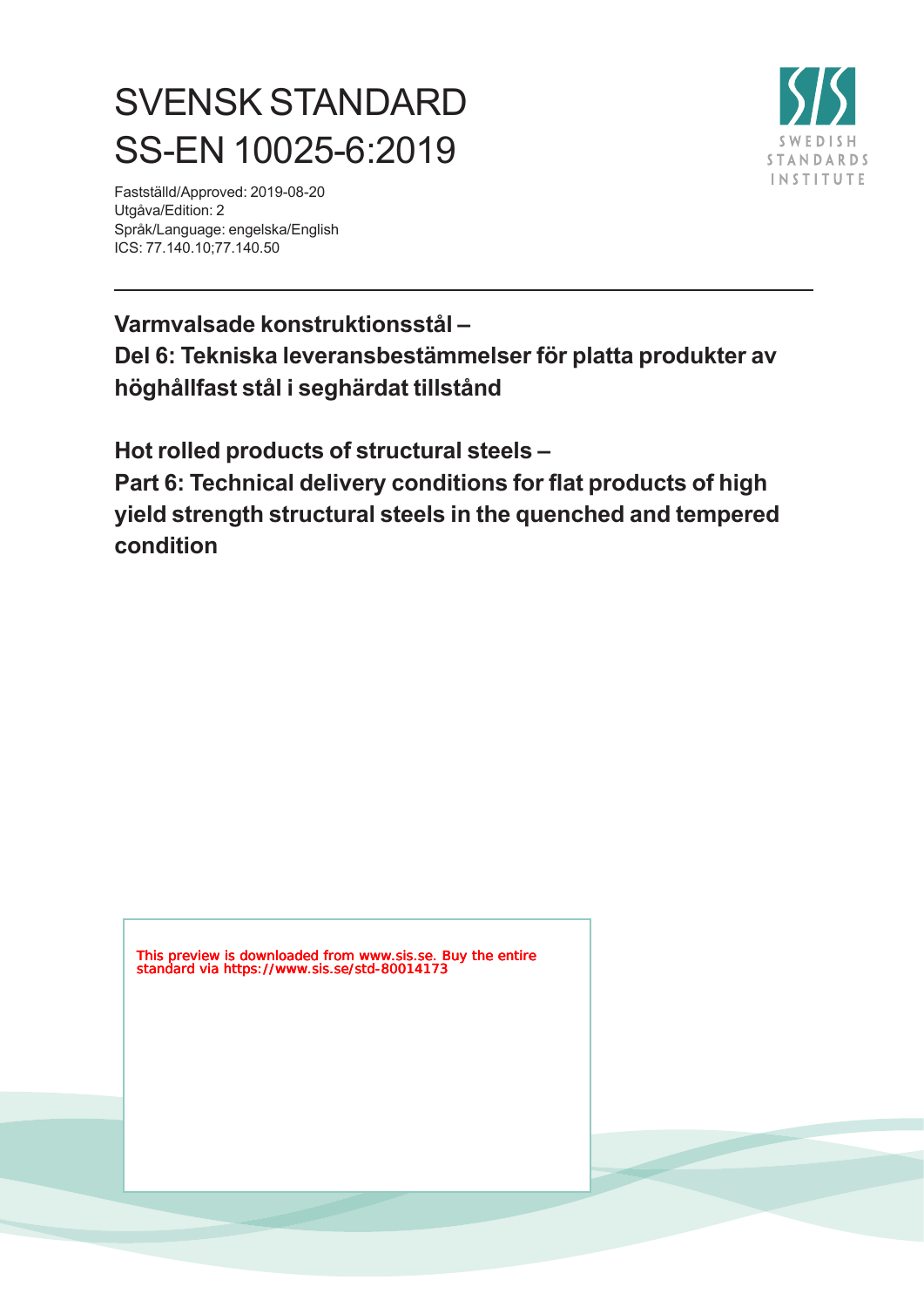# Standarder får världen att fungera

*SIS (Swedish Standards Institute) är en fristående ideell förening med medlemmar från både privat och offentlig sektor. Vi är en del av det europeiska och globala nätverk som utarbetar internationella standarder. Standarder är dokumenterad kunskap utvecklad av framstående aktörer inom industri, näringsliv och samhälle och befrämjar handel över gränser, bidrar till att processer och produkter blir säkrare samt effektiviserar din verksamhet.* 

#### **Delta och påverka**

Som medlem i SIS har du möjlighet att påverka framtida standarder inom ditt område på nationell, europeisk och global nivå. Du får samtidigt tillgång till tidig information om utvecklingen inom din bransch.

#### **Ta del av det färdiga arbetet**

Vi erbjuder våra kunder allt som rör standarder och deras tillämpning. Hos oss kan du köpa alla publikationer du behöver – allt från enskilda standarder, tekniska rapporter och standardpaket till handböcker och onlinetjänster. Genom vår webbtjänst e-nav får du tillgång till ett lättnavigerat bibliotek där alla standarder som är aktuella för ditt företag finns tillgängliga. Standarder och handböcker är källor till kunskap. Vi säljer dem.

#### **Utveckla din kompetens och lyckas bättre i ditt arbete**

Hos SIS kan du gå öppna eller företagsinterna utbildningar kring innehåll och tillämpning av standarder. Genom vår närhet till den internationella utvecklingen och ISO får du rätt kunskap i rätt tid, direkt från källan. Med vår kunskap om standarders möjligheter hjälper vi våra kunder att skapa verklig nytta och lönsamhet i sina verksamheter.

**Vill du veta mer om SIS eller hur standarder kan effektivisera din verksamhet är du välkommen in på www.sis.se eller ta kontakt med oss på tel 08-555 523 00.**

# Standards make the world go round

*SIS (Swedish Standards Institute) is an independent non-profit organisation with members from both the private and public sectors. We are part of the European and global network that draws up international standards. Standards consist of documented knowledge developed by prominent actors within the industry, business world and society. They promote cross-border trade, they help to make processes and products safer and they streamline your organisation.*

#### **Take part and have influence**

As a member of SIS you will have the possibility to participate in standardization activities on national, European and global level. The membership in SIS will give you the opportunity to influence future standards and gain access to early stage information about developments within your field.

#### **Get to know the finished work**

We offer our customers everything in connection with standards and their application. You can purchase all the publications you need from us - everything from individual standards, technical reports and standard packages through to manuals and online services. Our web service e-nav gives you access to an easy-to-navigate library where all standards that are relevant to your company are available. Standards and manuals are sources of knowledge. We sell them.

#### **Increase understanding and improve perception**

With SIS you can undergo either shared or in-house training in the content and application of standards. Thanks to our proximity to international development and ISO you receive the right knowledge at the right time, direct from the source. With our knowledge about the potential of standards, we assist our customers in creating tangible benefit and profitability in their organisations.

**If you want to know more about SIS, or how standards can streamline your organisation, please visit www.sis.se or contact us on phone +46 (0)8-555 523 00**



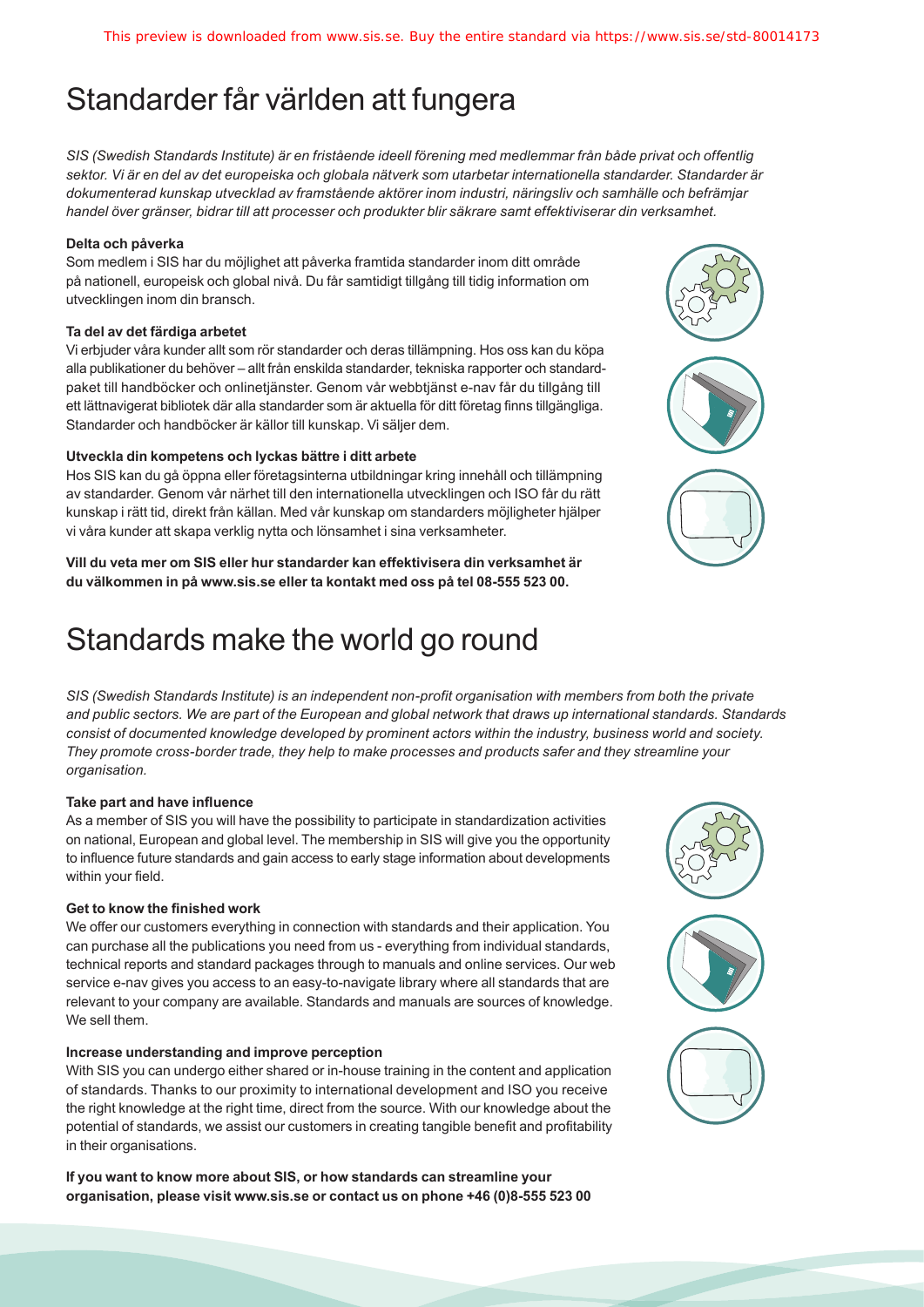Europastandarden EN 10025-6:2019 gäller som svensk standard. Detta dokument innehåller den officiella engelska versionen av EN 10025-6:2019.

Denna standard ersätter SS-EN 10025-6:2004+A1:2009, utgåva 1 och SS-EN 10025-6:2004+A1:2009, utgåva 1.

The European Standard EN 10025-6:2019 has the status of a Swedish Standard. This document contains the official version of EN 10025-6:2019.

This standard supersedes the SS-EN 10025-6:2004+A1:2009, edition 1 and SS-EN 10025-6:2004+A1:2009, edition 1.

© Copyright / Upphovsrätten till denna produkt tillhör SIS, Swedish Standards Institute, Stockholm, Sverige. Användningen av denna produkt regleras av slutanvändarlicensen som återfinns i denna produkt, se standardens sista sidor.

© Copyright SIS, Swedish Standards Institute, Stockholm, Sweden. All rights reserved. The use of this product is governed by the end-user licence for this product. You will find the licence in the end of this document.

*Upplysningar om sakinnehållet i standarden lämnas av SIS, Swedish Standards Institute, telefon 08-555 520 00. Standarder kan beställas hos SIS som även lämnar allmänna upplysningar om svensk och utländsk standard.*

*Information about the content of the standard is available from the Swedish Standards Institute (SIS), telephone +46 8 555 520 00. Standards may be ordered from SIS, who can also provide general information about Swedish and foreign standards.*

Denna standard är framtagen av kommittén för Konstruktionsstål, SIS / TK 142.

Har du synpunkter på innehållet i den här standarden, vill du delta i ett kommande revideringsarbete eller vara med och ta fram andra standarder inom området? Gå in på www.sis.se - där hittar du mer information.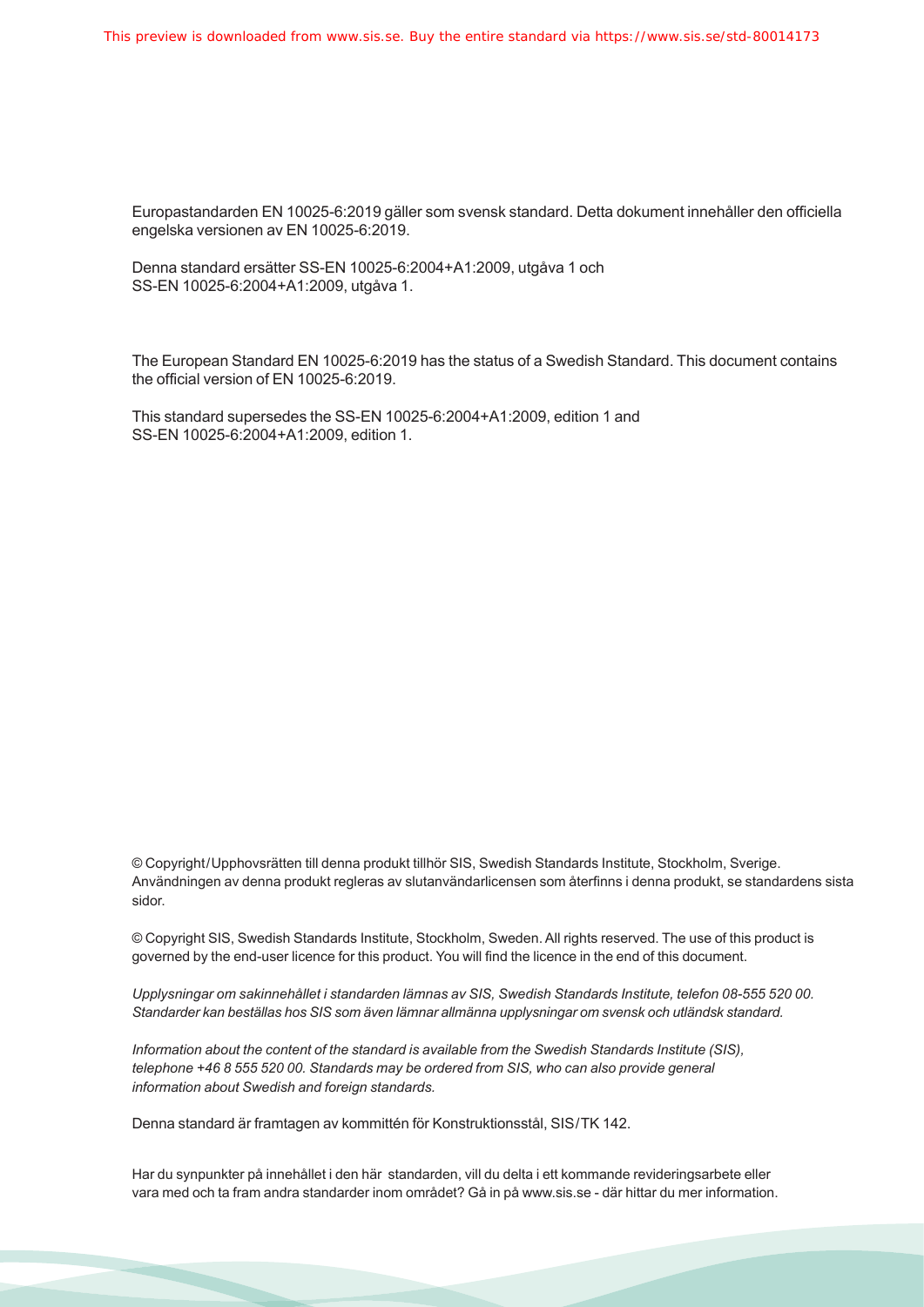This preview is downloaded from www.sis.se. Buy the entire standard via https://www.sis.se/std-80014173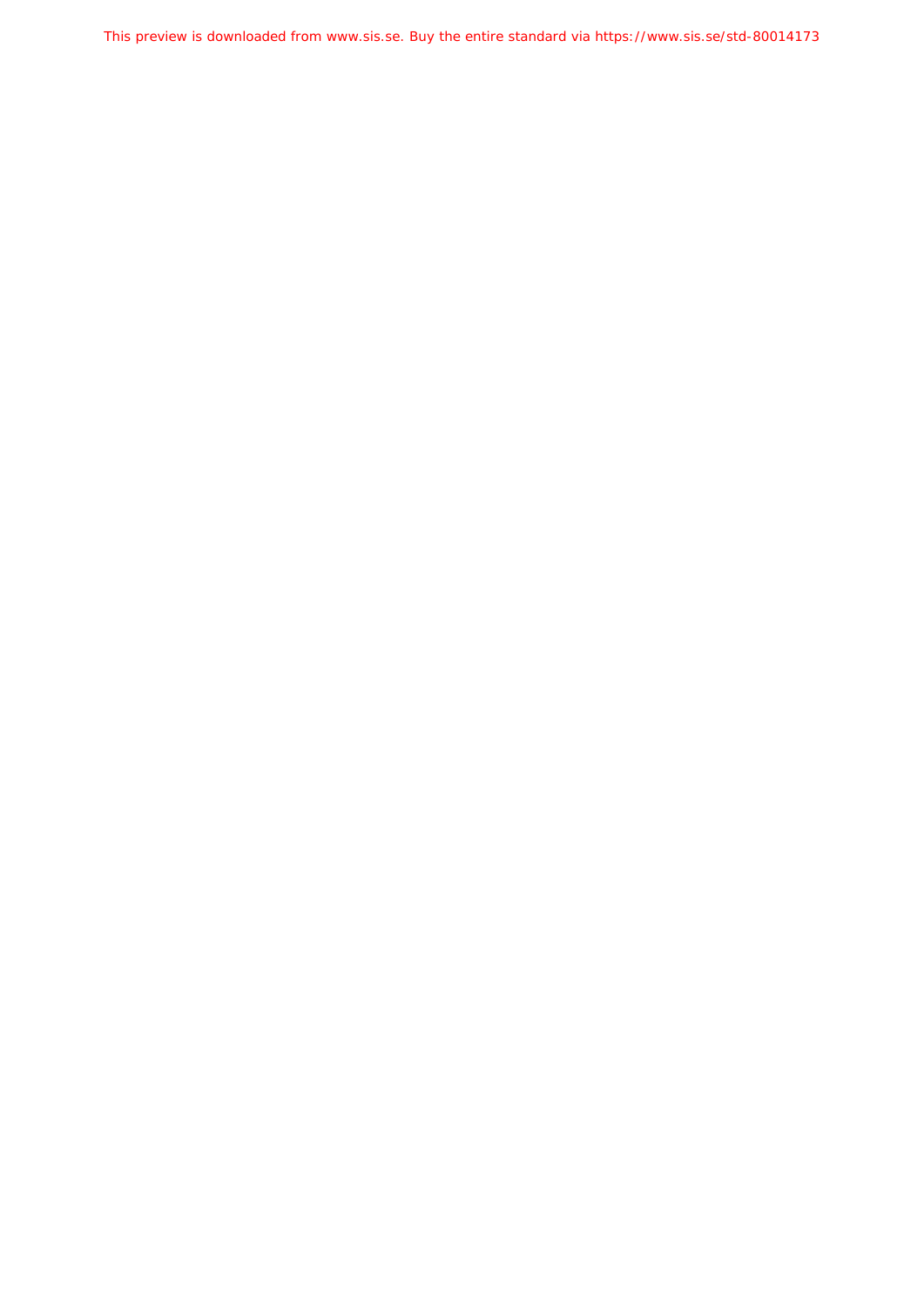# EUROPEAN STANDARD NORME EUROPÉENNE EUROPÄISCHE NORM

# **EN 10025-6**

August 2019

ICS 77.140.10; 77.140.50 Supersedes EN 10025-6:2004+A1:2009

English Version

# Hot rolled products of structural steels - Part 6: Technical delivery conditions for flat products of high yield strength structural steels in the quenched and tempered condition

Produits laminés à chaud en aciers de construction - Partie 6 : Conditions techniques de livraison pour produits plats des aciers à haute limite d'élesticité à l'état trempé et revenu

 Warmgewalzte Erzeugnisse aus Baustählen - Teil 6: Technische Lieferbedingungen für Flacherzeugnisse aus Stählen mit höherer Streckgrenze im vergüteten Zustand

This European Standard was approved by CEN on 16 June 2019.

CEN members are bound to comply with the CEN/CENELEC Internal Regulations which stipulate the conditions for giving this European Standard the status of a national standard without any alteration. Up-to-date lists and bibliographical references concerning such national standards may be obtained on application to the CEN-CENELEC Management Centre or to any CEN member.

This European Standard exists in three official versions (English, French, German). A version in any other language made by translation under the responsibility of a CEN member into its own language and notified to the CEN-CENELEC Management Centre has the same status as the official versions.

CEN members are the national standards bodies of Austria, Belgium, Bulgaria, Croatia, Cyprus, Czech Republic, Denmark, Estonia, Finland, France, Germany, Greece, Hungary, Iceland, Ireland, Italy, Latvia, Lithuania, Luxembourg, Malta, Netherlands, Norway, Poland, Portugal, Republic of North Macedonia, Romania, Serbia, Slovakia, Slovenia, Spain, Sweden, Switzerland, Turkey and United Kingdom.



EUROPEAN COMMITTEE FOR STANDARDIZATION COMITÉ EUROPÉEN DE NORMALISATION EUROPÄISCHES KOMITEE FÜR NORMUNG

**CEN-CENELEC Management Centre: Rue de la Science 23, B-1040 Brussels** 

Ref. No. EN 10025-6:2019 E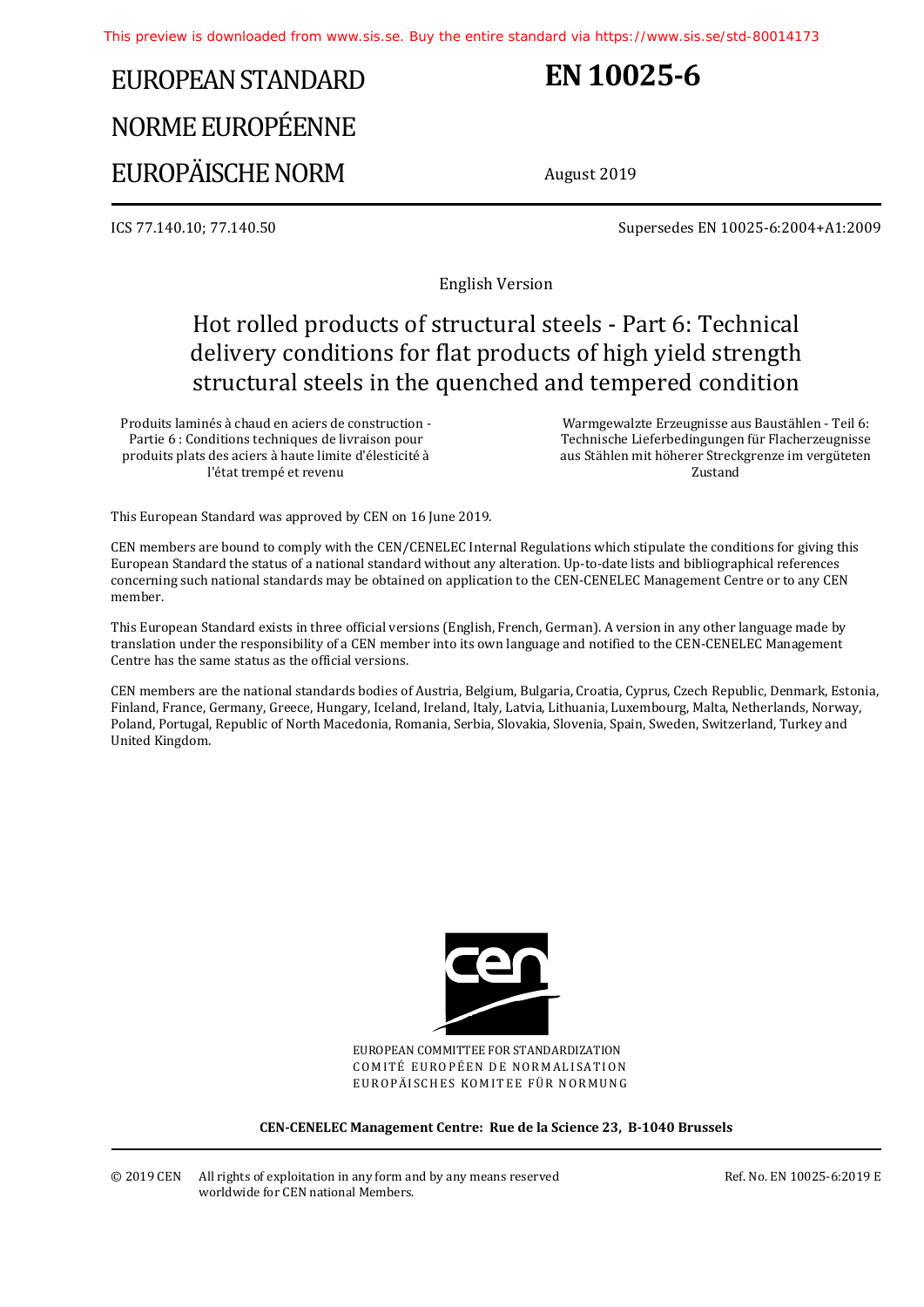# **Contents**

# Page

| 1                                 |  |
|-----------------------------------|--|
| 2                                 |  |
| 3                                 |  |
| 4<br>4.1<br>4.1.1<br>4.1.2<br>4.2 |  |
| 5<br>5.1<br>5.2                   |  |
| 6<br>6.1<br>6.2<br>6.3            |  |
| 7<br>7.1<br>7.2<br>7.3<br>7.3.1   |  |
| 7.3.2<br>7.4<br>7.5<br>7.6<br>7.7 |  |
| 8<br>8.1<br>8.2<br>8.3            |  |
| 9<br>9.1<br>9.1.1<br>9.1.2<br>9.2 |  |
| 9.2.1<br>9.2.2<br>9.2.3<br>9.3    |  |
| 10<br>10.1<br>10.2                |  |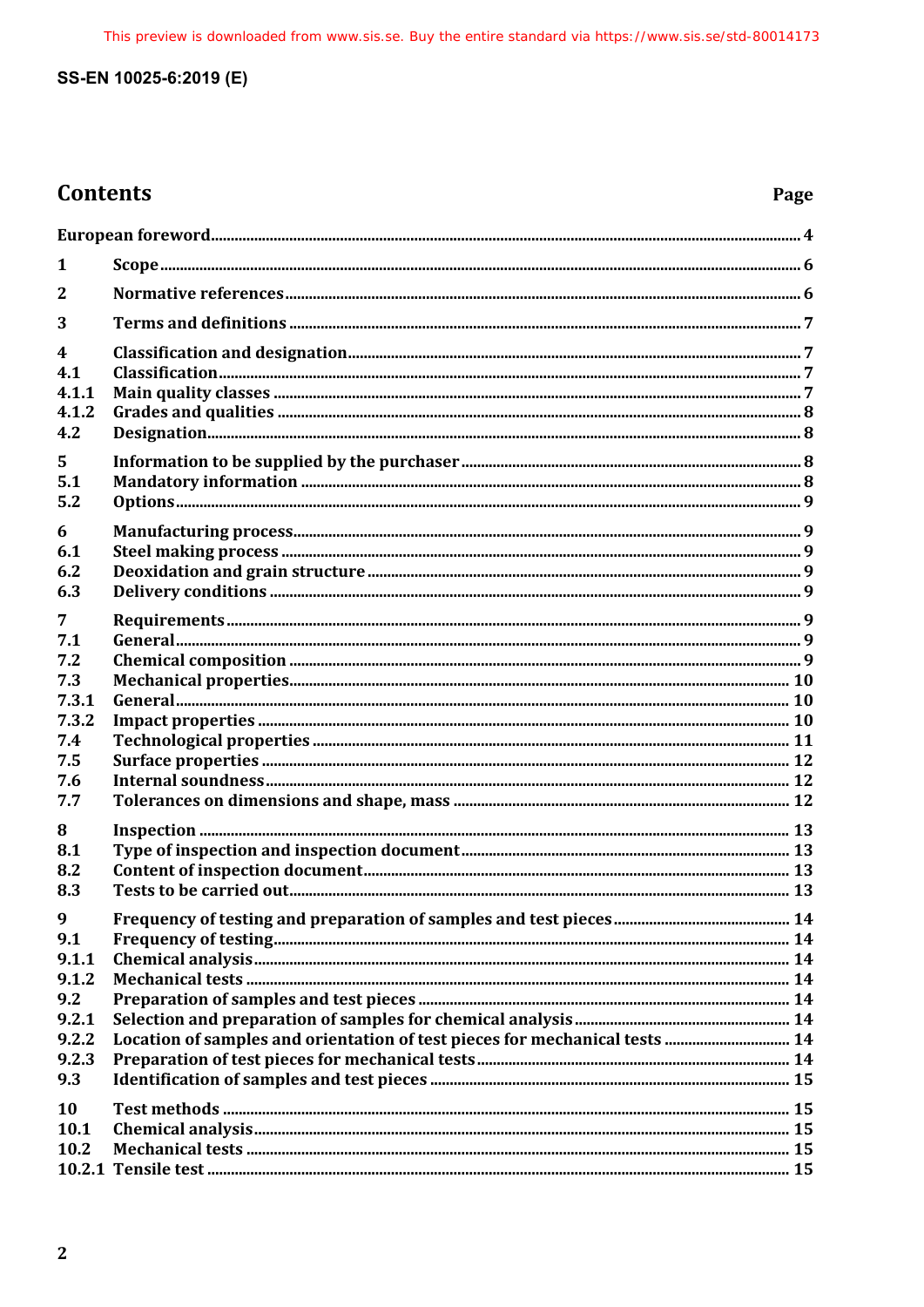| 11 |  |
|----|--|
| 12 |  |
| 13 |  |
|    |  |
|    |  |
|    |  |
|    |  |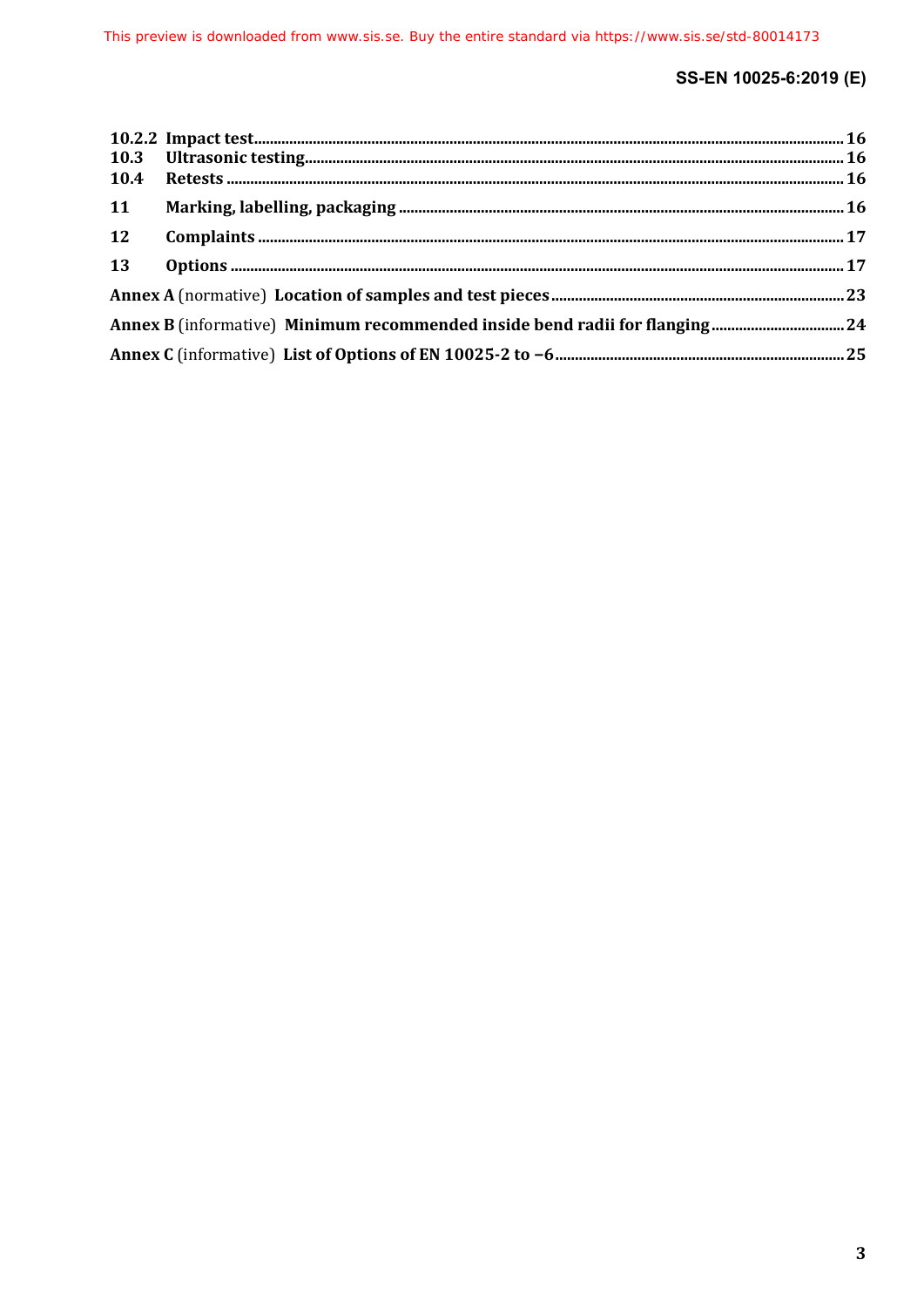# <span id="page-7-0"></span>**European foreword**

This document (EN 10025-6:2019) has been prepared by Technical Committee CEN/TC 459/SC 3 "Structural steels other than reinforcements", the secretariat of which is held by DIN.

This European Standard shall be given the status of a national standard, either by publication of an identical text or by endorsement, at the latest by February 2020 and conflicting national standards shall be withdrawn at the latest by February 2020.

Attention is drawn to the possibility that some of the elements of this document may be the subject of patent rights. CEN shall not be held responsible for identifying any or all such patent rights.

This document supersedes EN 10025-6:2004+A1:2009.

This document consists of the following parts, under the general title *Hot rolled products of structural steels:*

- *Part 1: General technical delivery conditions*
- *Part 2: Technical delivery conditions for non-alloy structural steels*
- *Part 3: Technical delivery conditions for normalized/normalized rolled weldable fine grain structural steels*
- *Part 4: Technical delivery conditions for thermomechanical rolled weldable fine grain structural steels*
- *Part 5: Technical delivery conditions for structural steels with improved atmospheric corrosion resistance*
- *Part 6: Technical delivery conditions for flat products of high yield strength structural steels in the quenched and tempered condition*

For a short transition period there will be a coexistence of EN 10025-1:2004 with EN 10025-2:2019to EN 10025−6:2019, since the new EN 10025-1 has to fulfil the requirements of the CPR and will therefore be published later. For this short transition period up-to-the publication of the next edition of part 1 the following is to be taken into account for EN 10025-1:2004:

- a) all dated and undated references to EN 10025-1:2004 to EN 10025-6:2004 are unchanged to this version with following exception: In 9.2.2.1 the references are 8.3.1 and 8.3.2 instead of 8.4.1 and 8.4.2;
- b) Clauses 5, 12 and 13 of EN 10025-1:2004 are no longer relevant.

The main changes with respect to the previous edition are listed below:

- a) part 6 is now a stand-alone standard for technical delivery conditions including the preparation of samples and test pieces, the test methods, the marking, labelling and packaging and the drawings;
- b) for applications under the CPR this document and part 1 are used together;
- c) requirements for elements not definded were added to 7.2.1 and 7.2.2;
- d) Option 33 was added, Option 3 was renumbered to Option 24 and Option 9 was deleted;
- e) Si-content in 7.2.4 was changed;
- f) 7.4.3 concerning hot-dip zinc coating was modified;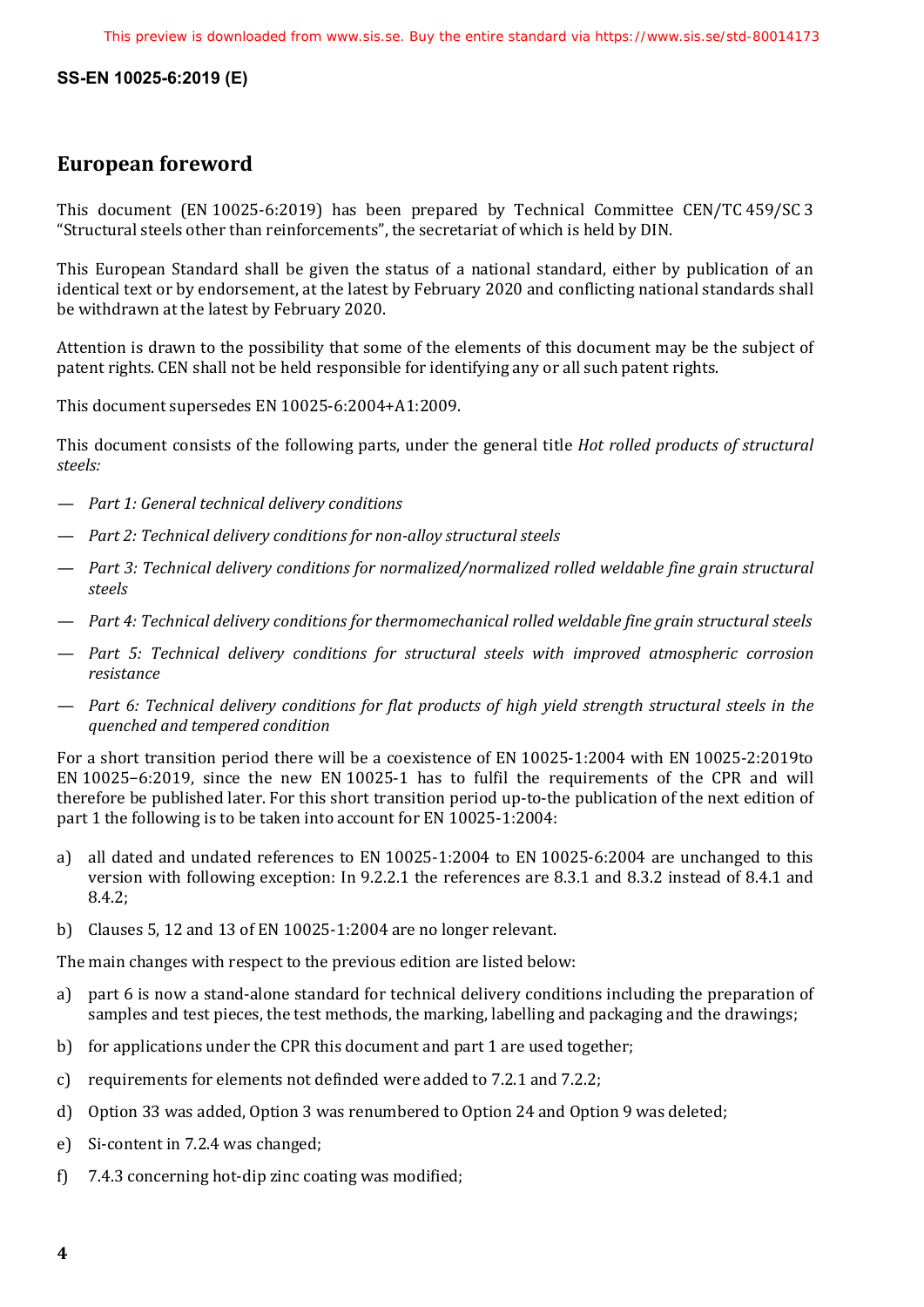- g) in Tables 3 and 4 the values were extended for thicknesses up to 200 mm;
- h) references were updated and document editorial revised.

According to the CEN-CENELEC Internal Regulations, the national standards organisations of the following countries are bound to implement this European Standard: Austria, Belgium, Bulgaria, Croatia, Cyprus, Czech Republic, Denmark, Estonia, Finland, Republic of North Macedonia, France, Germany, Greece, Hungary, Iceland, Ireland, Italy, Latvia, Lithuania, Luxembourg, Malta, Netherlands, Norway, Poland, Portugal, Romania, Serbia, Slovakia, Slovenia, Spain, Sweden, Switzerland, Turkey and the United Kingdom.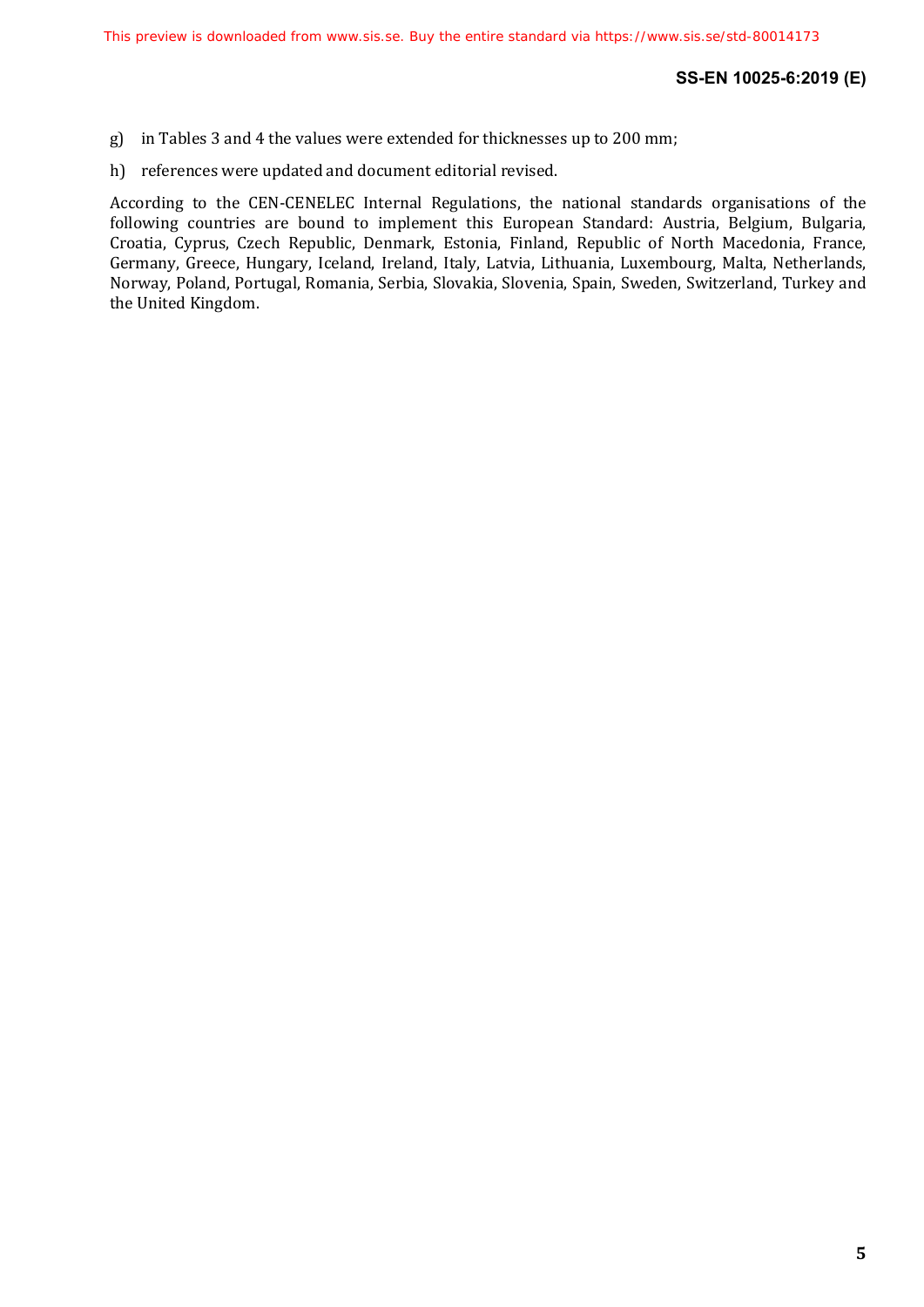# <span id="page-9-0"></span>**1 Scope**

This document specifies technical delivery conditions for flat products of high yield strength alloy special steels. The grades and qualities are given in Tables 1 to 3 (chemical composition) and Tables 4 to 6 (mechanical properties) and are supplied in the quenched and tempered condition.

The steels specified in this document are applicable to hot-rolled flat products with a minimum nominal thickness of 3 mm and a maximum nominal thickness of 200 mm for grades S460, S500, S550, S620 and S690, a maximum nominal thickness of 125 mm for grades S890 and S960, in steels which, after quenching and tempering, have a specified minimum yield strength of 460 MPa to 960 MPa.

# <span id="page-9-1"></span>**2 Normative references**

The following documents are referred to in the text in such a way that some or all of their content constitutes requirements of this document. For dated references, only the edition cited applies. For undated references, the latest edition of the referenced document (including any amendments) applies.

EN 1011-2, *Welding — Recommendations for welding of metallic materials — Part 2: Arc welding of ferritic steels*

EN 10020:2000, *Definition and classification of grades of steel*

EN 10021, *General technical delivery conditions for steel products*

EN 10025-1, *Hot rolled products of structural steels — Part 1: General technical delivery conditions*

EN 10027-1, *Designation systems for steels — Part 1: Steel names*

EN 10027-2, *Designation systems for steels — Part 2: Numerical system*

EN 10029, *Hot-rolled steel plates 3 mm thick or above — Tolerances on dimensions and shape*

EN 10048, *Hot rolled narrow steel strip — Tolerances on dimensions and shape*

EN 10051, *Continuously hot-rolled strip and plate/sheet cut from wide strip of non-alloy and alloy steels — Tolerances on dimensions and shape*

EN 10079, *Definition of steel products*

EN 10160, *Ultrasonic testing of steel flat product of thickness equal or greater than 6 mm (reflection method)*

EN 10163-1, *Delivery requirements for surface condition of hot-rolled steel plates, wide flats and sections — Part 1: General requirements*

EN 10163-2, *Delivery requirements for surface condition of hot-rolled steel plates, wide flats and sections — Part 2: Plate and wide flats*

EN 10164, *Steel products with improved deformation properties perpendicular to the surface of the product — Technical delivery conditions*

EN 10168, *Steel products — Inspection documents — List of information and description*

EN 10204, *Metallic products — Types of inspection documents*